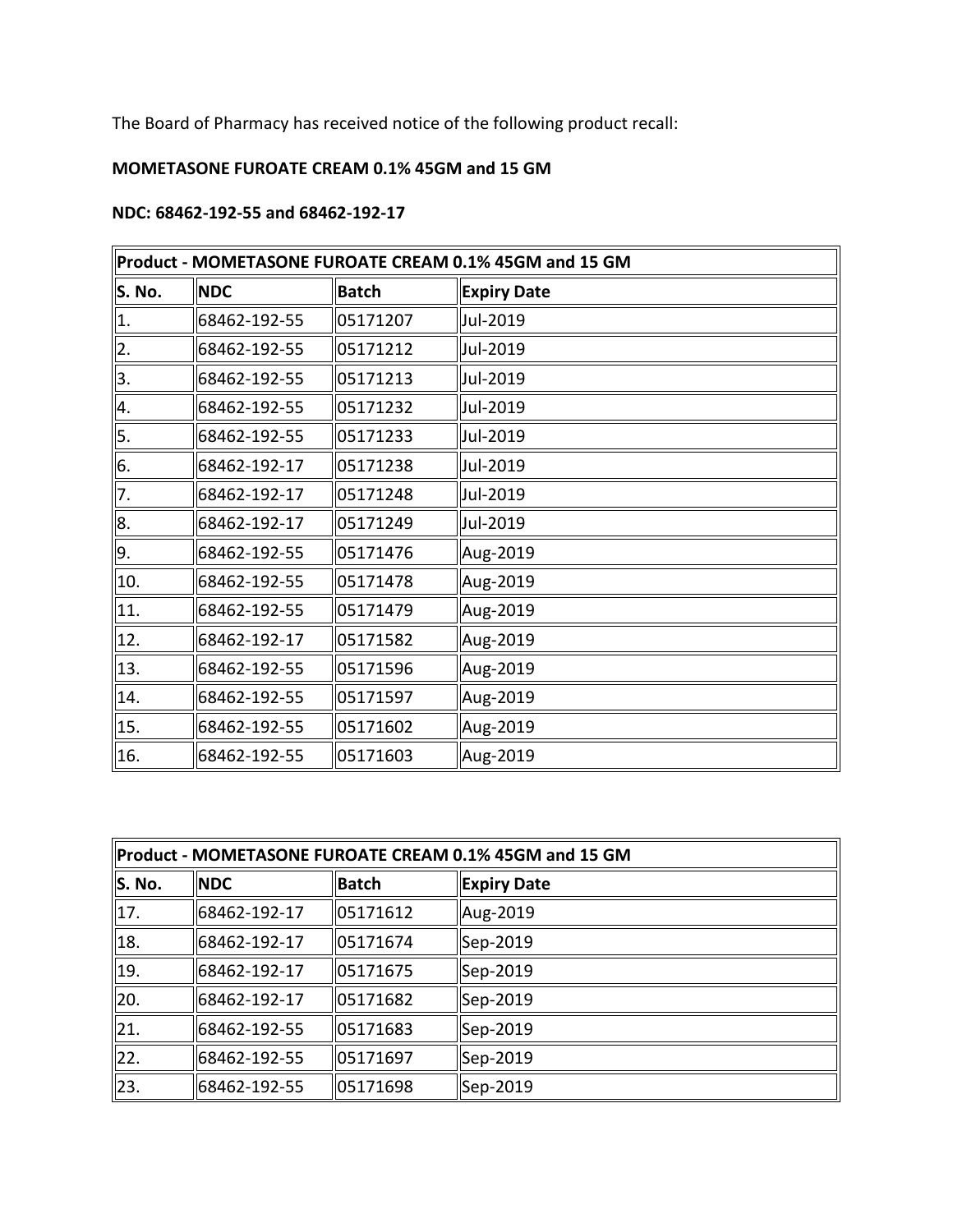| Product - MOMETASONE FUROATE CREAM 0.1% 45GM and 15 GM |              |          |          |
|--------------------------------------------------------|--------------|----------|----------|
| 24.                                                    | 68462-192-55 | 05171703 | Sep-2019 |
| 25.                                                    | 68462-192-55 | 05171718 | Sep-2019 |
| 26.                                                    | 68462-192-55 | 05171783 | Sep-2019 |
| 27.                                                    | 68462-192-55 | 05171788 | Sep-2019 |
| 28.                                                    | 68462-192-55 | 05171789 | Sep-2019 |
| 29.                                                    | 68462-192-55 | 05171790 | Sep-2019 |
| 30.                                                    | 68462-192-55 | 05171791 | Sep-2019 |
| 31.                                                    | 68462-192-17 | 05180065 | Dec-2019 |
| 32.                                                    | 68462-192-17 | 05180066 | Dec-2019 |
| 33.                                                    | 68462-192-55 | 05180092 | Dec-2019 |
| 34.                                                    | 68462-192-55 | 05180093 | Dec-2019 |
| 35.                                                    | 68462-192-55 | 05180119 | Dec-2019 |
| 36.                                                    | 68462-192-55 | 05180219 | Dec-2019 |
| 37.                                                    | 68462-192-55 | 05180220 | Dec-2019 |
| 38.                                                    | 68462-192-17 | 05180254 | Jan-2020 |
| 39.                                                    | 68462-192-17 | 05180264 | Jan-2020 |

| Product - MOMETASONE FUROATE CREAM 0.1% 45GM and 15 GM |              |              |                    |
|--------------------------------------------------------|--------------|--------------|--------------------|
| S. No.                                                 | <b>NDC</b>   | <b>Batch</b> | <b>Expiry Date</b> |
| 40.                                                    | 68462-192-17 | 05180265     | Jan-2020           |
| 41.                                                    | 68462-192-17 | 05180275     | Jan-2020           |
| 42.                                                    | 68462-192-17 | 05180276     | Jan-2020           |
| 43.                                                    | 68462-192-55 | 05180289     | Jan-2020           |
| 44.                                                    | 68462-192-55 | 05180291     | Jan-2020           |
| 45.                                                    | 68462-192-17 | 05180411     | Jan-2020           |
| 46.                                                    | 68462-192-17 | 05180412     | Jan-2020           |
| 47.                                                    | 68462-192-17 | 05180422     | Jan-2020           |
| 48.                                                    | 68462-192-55 | 05180434     | Jan-2020           |
| 49.                                                    | 68462-192-55 | 05180435     | Jan-2020           |
| 50.                                                    | 68462-192-55 | 05180438     | Feb-2020           |
| 51.                                                    | 68462-192-55 | 05180439     | Feb-2020           |
| 52.                                                    | 68462-192-55 | 05180443     | Feb-2020           |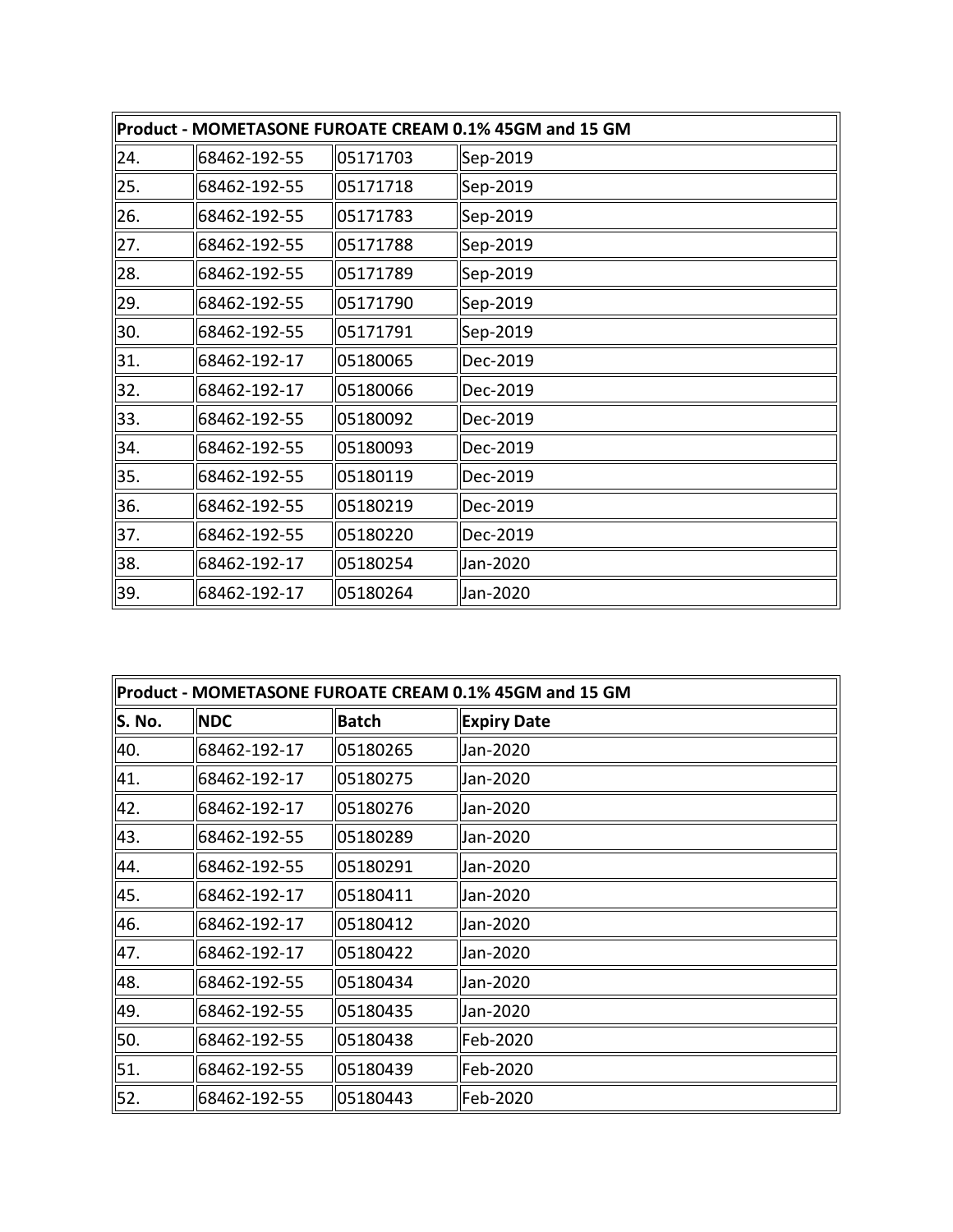| Product - MOMETASONE FUROATE CREAM 0.1% 45GM and 15 GM |              |              |                                                        |
|--------------------------------------------------------|--------------|--------------|--------------------------------------------------------|
| 53.                                                    | 68462-192-55 | 05180444     | Feb-2020                                               |
| 54.                                                    | 68462-192-55 | 05180450     | Feb-2020                                               |
| 55.                                                    | 68462-192-55 | 05180462     | Feb-2020                                               |
| 56.                                                    | 68462-192-17 | 05180556     | Feb-2020                                               |
| 57.                                                    | 68462-192-17 | 05180568     | Feb-2020                                               |
| 58.                                                    | 68462-192-55 | 05180572     | Feb-2020                                               |
| 59.                                                    | 68462-192-55 | 05180646     | Feb-2020                                               |
| 60.                                                    | 68462-192-55 | 05180648     | Mar-2020                                               |
| 61.                                                    | 68462-192-55 | 05180649     | Mar-2020                                               |
| 62.                                                    | 68462-192-55 | 05180659     | Mar-2020                                               |
| 63.                                                    | 68462-192-55 | 05180660     | Mar-2020                                               |
|                                                        |              |              | Product - MOMETASONE FUROATE CREAM 0.1% 45GM and 15 GM |
| S. No.                                                 | <b>NDC</b>   | <b>Batch</b> | <b>Expiry Date</b>                                     |
| 64.                                                    | 68462-192-55 | 05180671     | Mar-2020                                               |
| 65.                                                    | 68462-192-55 | 05180870     | Apr-2020                                               |
| 66.                                                    | 68462-192-55 | 05180871     | Apr-2020                                               |
| 67.                                                    | 68462-192-55 | 05180874     | Apr-2020                                               |
| 68.                                                    | 68462-192-55 | 05180877     | Apr-2020                                               |
| 69.                                                    | 68462-192-17 | 05180889     | Apr-2020                                               |
| 70.                                                    | 68462-192-17 | 05180890     | Apr-2020                                               |
| 71.                                                    | 68462-192-17 | 05180896     | Apr-2020                                               |
| 72.                                                    | 68462-192-17 | 05180897     | Apr-2020                                               |
| 73.                                                    | 68462-192-55 | 05180900     | Apr-2020                                               |
| 74.                                                    | 68462-192-55 | 05180901     | Apr-2020                                               |
| 75.                                                    | 68462-192-17 | 05181057     | May-2020                                               |
| 76.                                                    | 68462-192-17 | 05181058     | May-2020                                               |
| 77.                                                    | 68462-192-17 | 05181064     | May-2020                                               |
| 78.                                                    | 68462-192-17 | 05181065     | May-2020                                               |
| 79.                                                    | 68462-192-55 | 05181073     | May-2020                                               |
| 80.                                                    | 68462-192-55 | 05181074     | May-2020                                               |
| 81.                                                    | 68462-192-55 | 05181086     | May-2020                                               |
| 82.                                                    | 68462-192-55 | 05181087     | May-2020                                               |
| 83.                                                    | 68462-192-55 | 05181091     | May-2020                                               |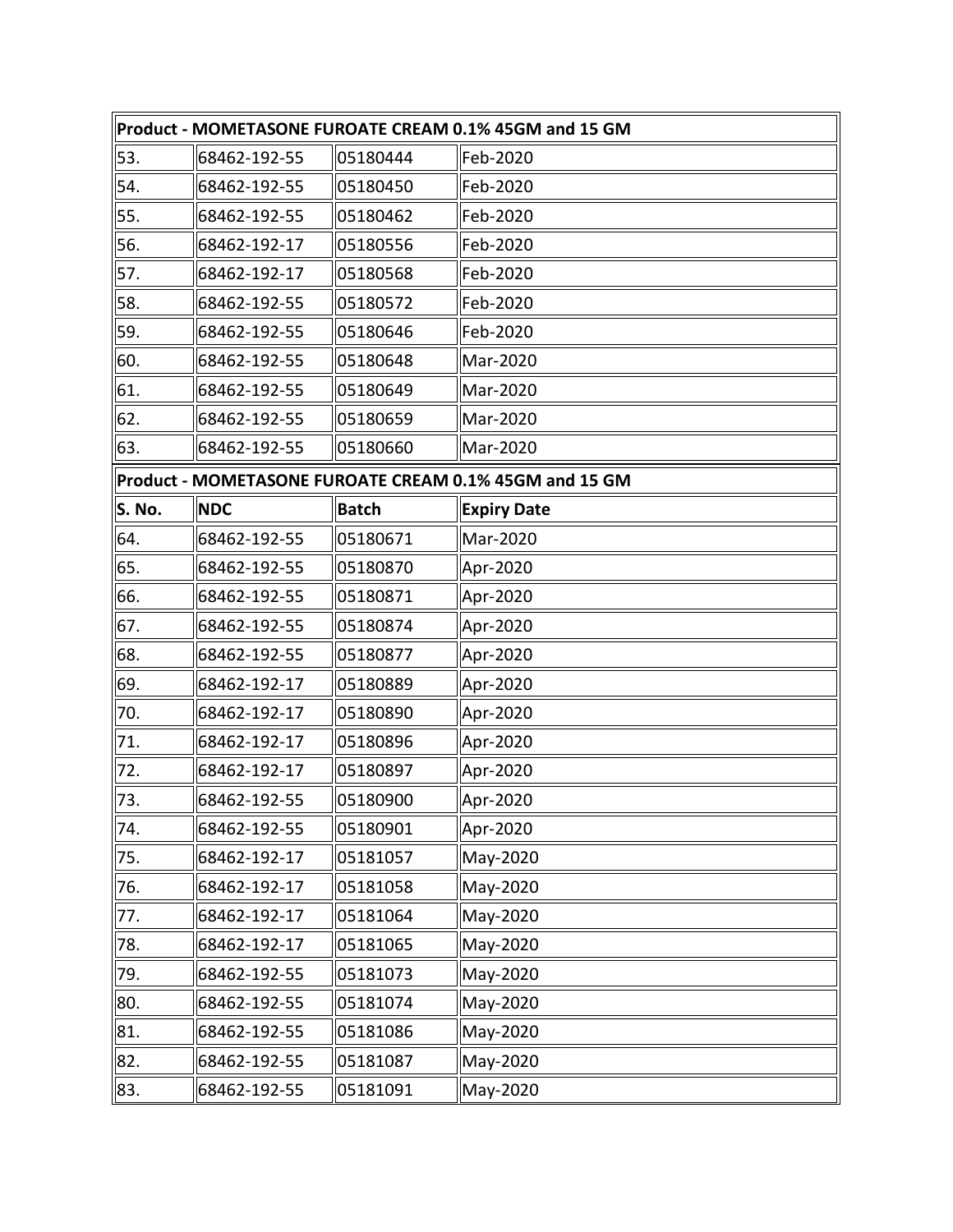| Product - MOMETASONE FUROATE CREAM 0.1% 45GM and 15 GM |                                                        |              |                    |  |  |
|--------------------------------------------------------|--------------------------------------------------------|--------------|--------------------|--|--|
| 84.                                                    | 68462-192-55                                           | 05181092     | May-2020           |  |  |
| 85.                                                    | 68462-192-55                                           | 05181101     | May-2020           |  |  |
| 86.                                                    | 68462-192-55                                           | 05181102     | May-2020           |  |  |
|                                                        | Product - MOMETASONE FUROATE CREAM 0.1% 45GM and 15 GM |              |                    |  |  |
| S. No.                                                 | <b>NDC</b>                                             | <b>Batch</b> | <b>Expiry Date</b> |  |  |
| 87.                                                    | 68462-192-55                                           | 05181111     | May-2020           |  |  |
| 88.                                                    | 68462-192-17                                           | 05181123     | May-2020           |  |  |
| 89.                                                    | 68462-192-17                                           | 05181129     | May-2020           |  |  |
| 90.                                                    | 68462-192-17                                           | 05181134     | May-2020           |  |  |
| 91.                                                    | 68462-192-17                                           | 05181135     | May-2020           |  |  |
| 92.                                                    | 68462-192-55                                           | 05181146     | May-2020           |  |  |
| 93.                                                    | 68462-192-55                                           | 05181147     | May-2020           |  |  |
| 94.                                                    | 68462-192-55                                           | 05181148     | May-2020           |  |  |
| 95.                                                    | 68462-192-55                                           | 05181240     | May-2020           |  |  |
| 96.                                                    | 68462-192-55                                           | 05181241     | Jun-2020           |  |  |
| 97.                                                    | 68462-192-55                                           | 05181248     | Jun-2020           |  |  |
| 98.                                                    | 68462-192-55                                           | 05181252     | Jun-2020           |  |  |
| 99.                                                    | 68462-192-55                                           | 05181253     | Jun-2020           |  |  |
| 100.                                                   | 68462-192-55                                           | 05181257     | Jun-2020           |  |  |
| 101.                                                   | 68462-192-55                                           | 05181265     | Jun-2020           |  |  |
| 102.                                                   | 68462-192-55                                           | 05181266     | Jun-2020           |  |  |
| 103.                                                   | 68462-192-55                                           | 05181267     | Jun-2020           |  |  |
| 104.                                                   | 68462-192-55                                           | 05181272     | Jun-2020           |  |  |
| 105.                                                   | 68462-192-55                                           | 05181309     | Jun-2020           |  |  |
| 106.                                                   | 68462-192-55                                           | 05181316     | Jun-2020           |  |  |
| 107.                                                   | 68462-192-55                                           | 05181317     | Jun-2020           |  |  |
| 108.                                                   | 68462-192-55                                           | 05181332     | Jun-2020           |  |  |
| 109.                                                   | 68462-192-17                                           | 05181415     | Jun-2020           |  |  |
| Product - MOMETASONE FUROATE CREAM 0.1% 45GM and 15 GM |                                                        |              |                    |  |  |
| S. No.                                                 | <b>NDC</b>                                             | <b>Batch</b> | <b>Expiry Date</b> |  |  |
| 110.                                                   | 68462-192-17                                           | 05181425     | Jun-2020           |  |  |
| 111.                                                   | 68462-192-17                                           | 05181429     | Jun-2020           |  |  |
| 112.                                                   | 68462-192-17                                           | 05181433     | Jun-2020           |  |  |